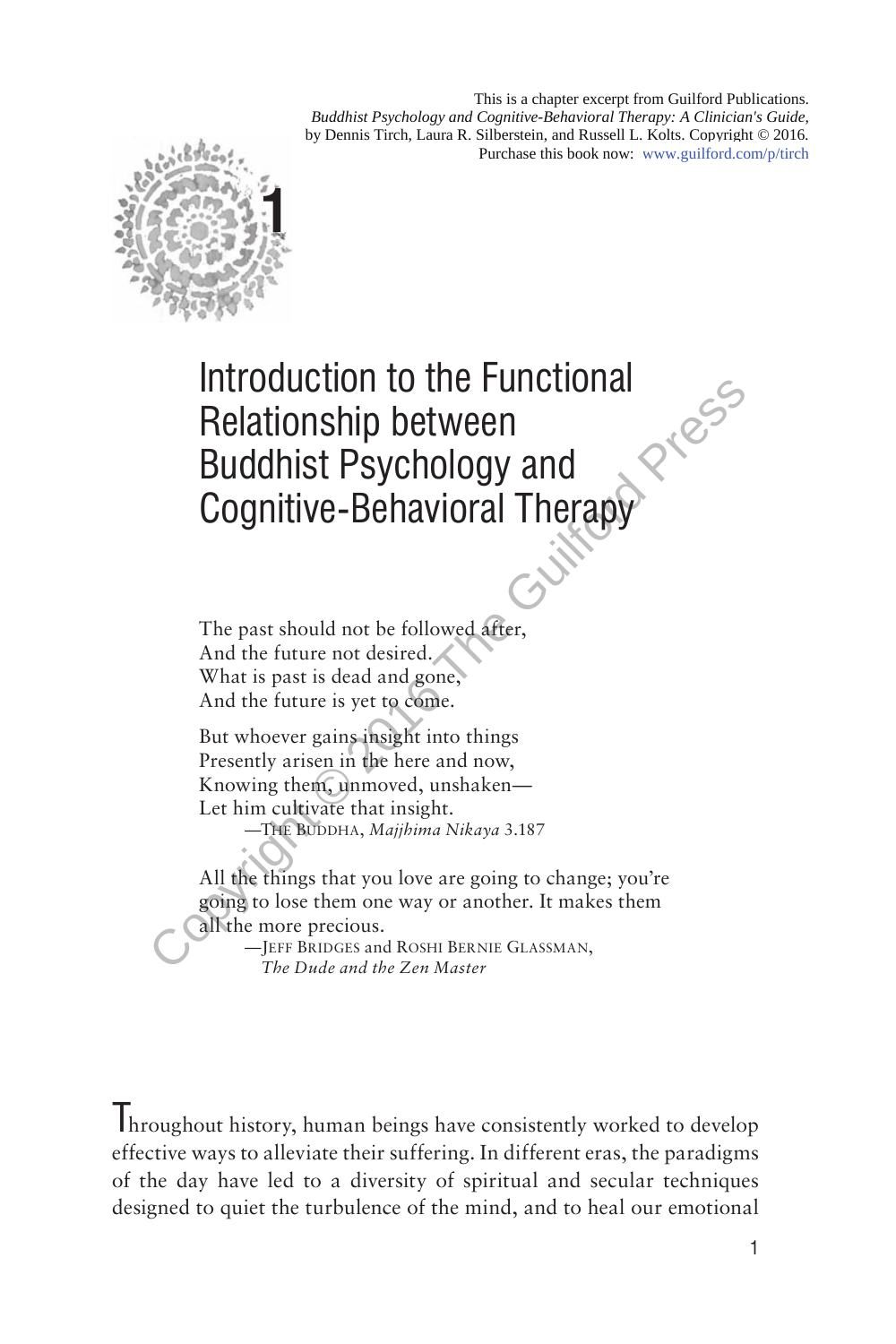ome prescientific methods, such as Zen meditation, nave endured<br>enturies, with millions of people reporting that these practices<sup>1</sup> h<br>nhanced their lives, and lessend their burden. Other techniques ba<br>n scientific research and physical pain. From shamanistic rituals designed to evoke helpful spirits, to Catholic rites of confession; from Freudian psychoanalysis to functional magnetic resonance imaging of the brain, the question of human suffering consistently has inspired technological innovation and philosophical questions (Gilbert, 1989; Moyers, 1993; Woolfolk, 1998). Despite how difficult life is, we human beings keep striving to make things more workable, to be happier, and make life ever more livable, with a heartfelt tenacity in the face of its difficulties or tragedies. Some prescientific methods, such as Zen meditation, have endured for centuries, with millions of people reporting that these practices have enhanced their lives, and lessened their burden. Other techniques based in scientific research, such as cognitive-behavioral therapy (CBT), may only be decades old, but nevertheless present us with a particular advantage. The scientific method allows us to refine and specify our psychological technologies. As a result, we can test and replicate the degree to which particular processes and procedures are able to predict and influence human behavior (Barnes-Holmes, Hayes, Barnes-Holmes, & Roche, 2002; Hawton, Salkovskis, Kirk, & Clark, 1989; Skinner, 1953). In this way, we can hone interventions that provide us with a reliable and practical approach to the question of human suffering. Our cognitive and behaviorial therapy techniques have been thoroughly empirically supported and widely disseminated, helping people throughout the world to liberate themselves from psychological distress. As this research proceeds, methods become refined, with new techniques emerging and less useful methods being discarded. In this way, science has accelerated our understanding of suffering and how to respond to it.

Furthermore, as our understanding of evidence-based psychotherapies and ancient contemplative practices has deepened, certain commonalities have emerged that suggest possibilities for integration of cognitive and behavioral methods and meditative practices. Such integration of ancient wisdom traditions and research-based psychotherapies is generating new directions for applied psychological science.

This book aims to provide a comprehensive introduction to applied Buddhist psychology for CBT practitioners. We wish to help clarify available points of consideration in the integration of Buddhist psychology and CBT, perhaps creating a few new possibilities for the clinician. Further applications and adaptation of the evidence-based principles in Buddhist psychology and CBT are waiting to be undertaken. By clarifying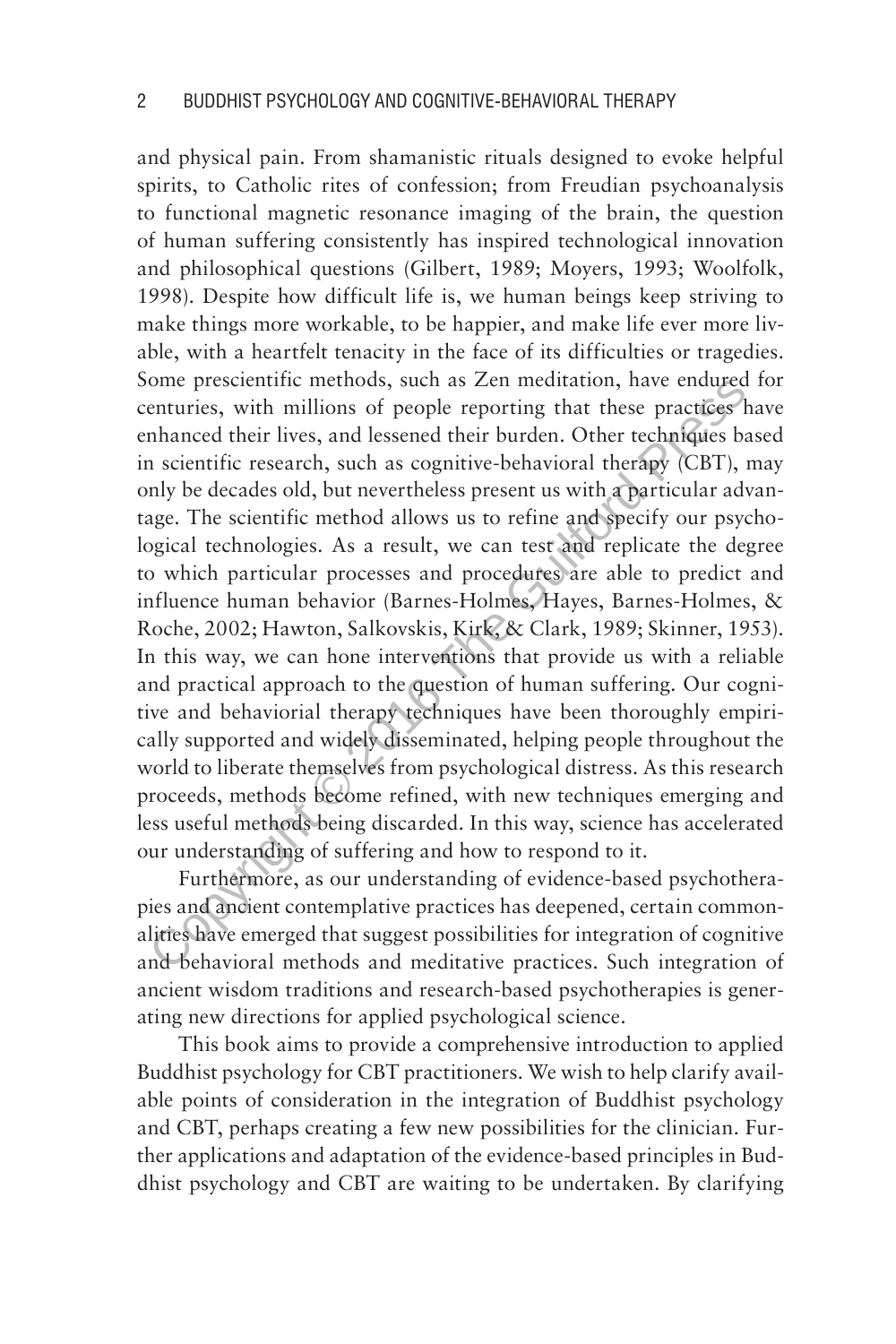these foundations and practices, we hope to share in this evolutionary process with our readers and our communities.

## **CBT and Buddhist Psychology in Concept and Practice**

Textually are increased of mentioning functions and the consideration of methal in a CBT" represents a community of empirically supported readings and sychotherapy, in terms of efficacy research. This recognition appears s This book focuses on two effective, widely disseminated and increasingly well-researched methods: CBT and Buddhist psychology. Rather than consisting of a single, unified model of mental functioning, the term "CBT" represents a community of empirically supported treatments, which currently are recognized as the "gold-standard" approach to psychotherapy, in terms of efficacy research. This recognition appears to be due to the emphasis within CBT on scientific methods and evidence-based practices (Baker, McFall, & Shoham, 2009). Taken as a whole, CBT approaches have several hundred randomized controlled trials supporting their effectiveness for a wide range of psychological problems. The evidence is particularly strong for cognitive therapy (Butler, Chapman, Forman, & Beck, 2006) and CBT for anxiety disorders (Barlow, 2004), which have an outstanding track record for outcome research. Additionally, the processes involved in cognitive and behavioral therapies are often linked to basic experimental research (Ruiz, 2010; Alford & Beck, 1998), and research that indicates that treatment processes actively mediate significant change in therapy outcomes. This emphasis on empirically supported processes and mediation research has been particularly prevalent within the acceptance and commitment therapy (ACT) literature (Hayes, Strosahl, & Wilson, 2011). CBT is host to a significant number of treatment models and scientific theories that have both significant similarities and evolving differences in language, technique, or philosophy. These changes emerge through the ongoing work of a global scientific community, consisting of active research programs and thousands of clinicians employing evidence-based techniques. At this point, the vast range of CBT theories and models "have been applied to the full range of human experiences" (Herbert & Forman, 2011, p. 1), with the aim of reducing mental illness and increasing well-being.

"Buddhist psychology," as we use the term here, refers to both a tradition of psychological techniques and an applied philosophy of mind, that have been used within Buddhism for at least 2,600 years to help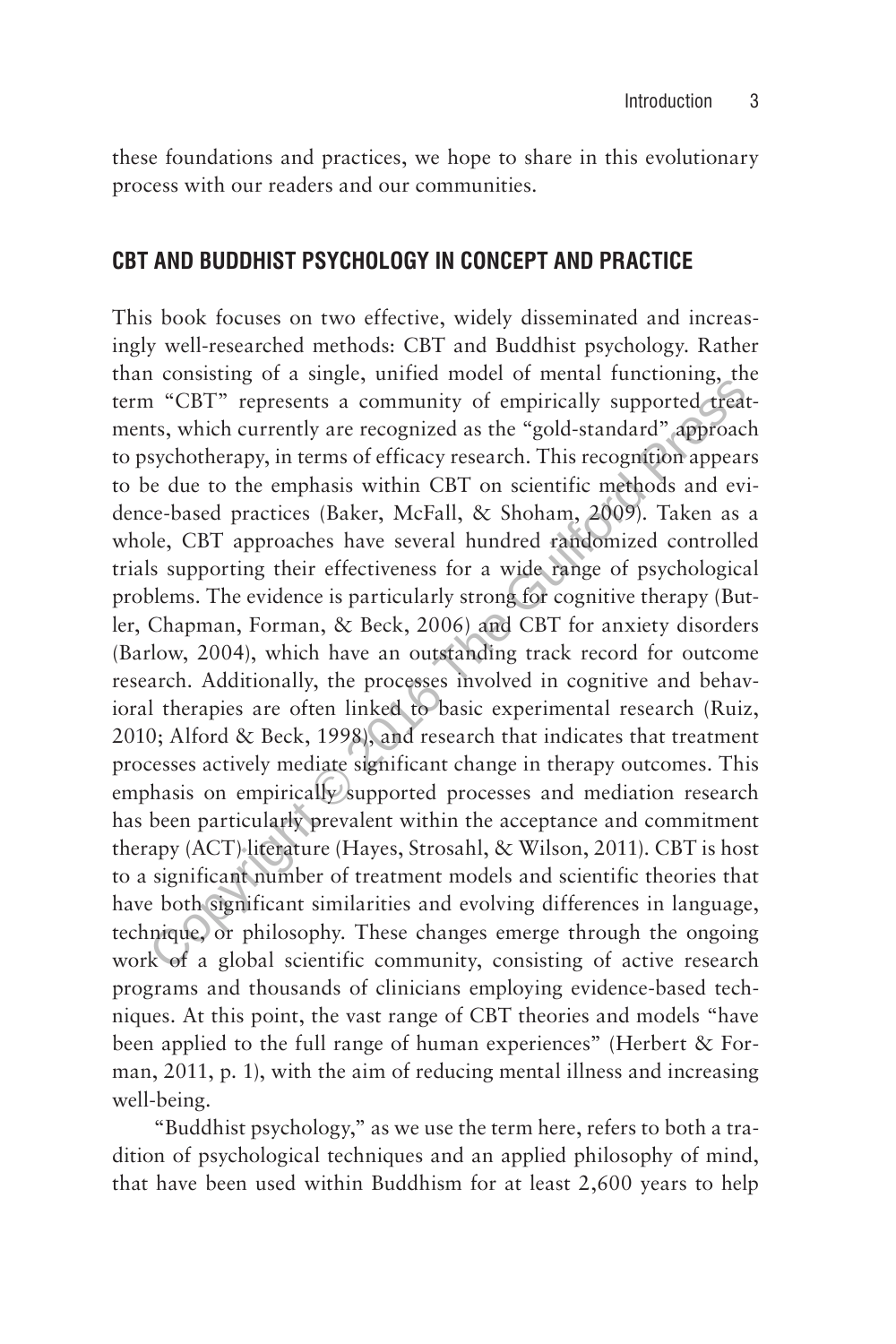people liberate themselves from suffering. Buddhism, in its essence, is not a religion in the same way that any of the other global, theistic, and spiritual traditions are. Although culturally situated lineages of Buddhist teaching have espoused beliefs in reincarnation or other spiritual phenomena, there are no claims made in Buddhist psychology or in the teachings of the historical Buddha concerning the existence of a God, life after death, or the presence of a soul. Thus, Buddhism is an ongoing incomplete endeavor with many branches and schools of thought just as is Western science and experimentation.

Ar times, voices in the cultural discussion may question whet<br>Artimes, voices in the cultural discussion may question whet<br>esearchers and clinicians ought to be applying elements of celigion<br>scientific process. This argume At times, voices in the cultural discussion may question whether researchers and clinicians ought to be applying elements of religion to a scientific process. This argument would be important and valid if we were discussing the adoption of mystical assumptions in the absence of scientific analysis, experimentation, and replication. Furthermore, if we were adopting the assumptions of theistic religions, or asserting the existence of a God, gods, or supernatural entities whose existence is not falsifiable, we would be on very shaky intellectual and ontological ground. However, the integration of Buddhist psychology into the process of the development of a global psychology best suited to the needs of the human condition does none of the above. In the integration of CBT and Buddhist psychology, we are describing an evidence-based appreciation of applied psychological systems for the alleviation of suffering that have emerged cross-culturally and transdiagnostically.

Essentially, applied Buddhist psychology can be viewed as processes of discovery, and individual empiricism. Buddhism emphasizes such empiricism, and Buddhist teachings are only as good as their current validity and reliability (Dalai Lama, 1991). Even the most central teachings are to be examined and not just taken as truth; and if proven wrong through vigorous empirical testing, then they ought to be subject to change and progress (Dalai Lama, 1991). Buddhist psychology teaches not through revelation or blind faith, but through investigation and analysis. Through the observation of experiences, as well as an understanding of cause and effect and the relationship between reality and consciousness, Buddhism offers an alternative way of navigating the human experience.

According to tradition, at some point in the sixth century b.c.e., The Shakyamuni Buddha, once a member of the tribal aristocracy in the western Himalayas, became a serious student of the meditation and philosophical traditions that were practiced on the Indian subcontinent.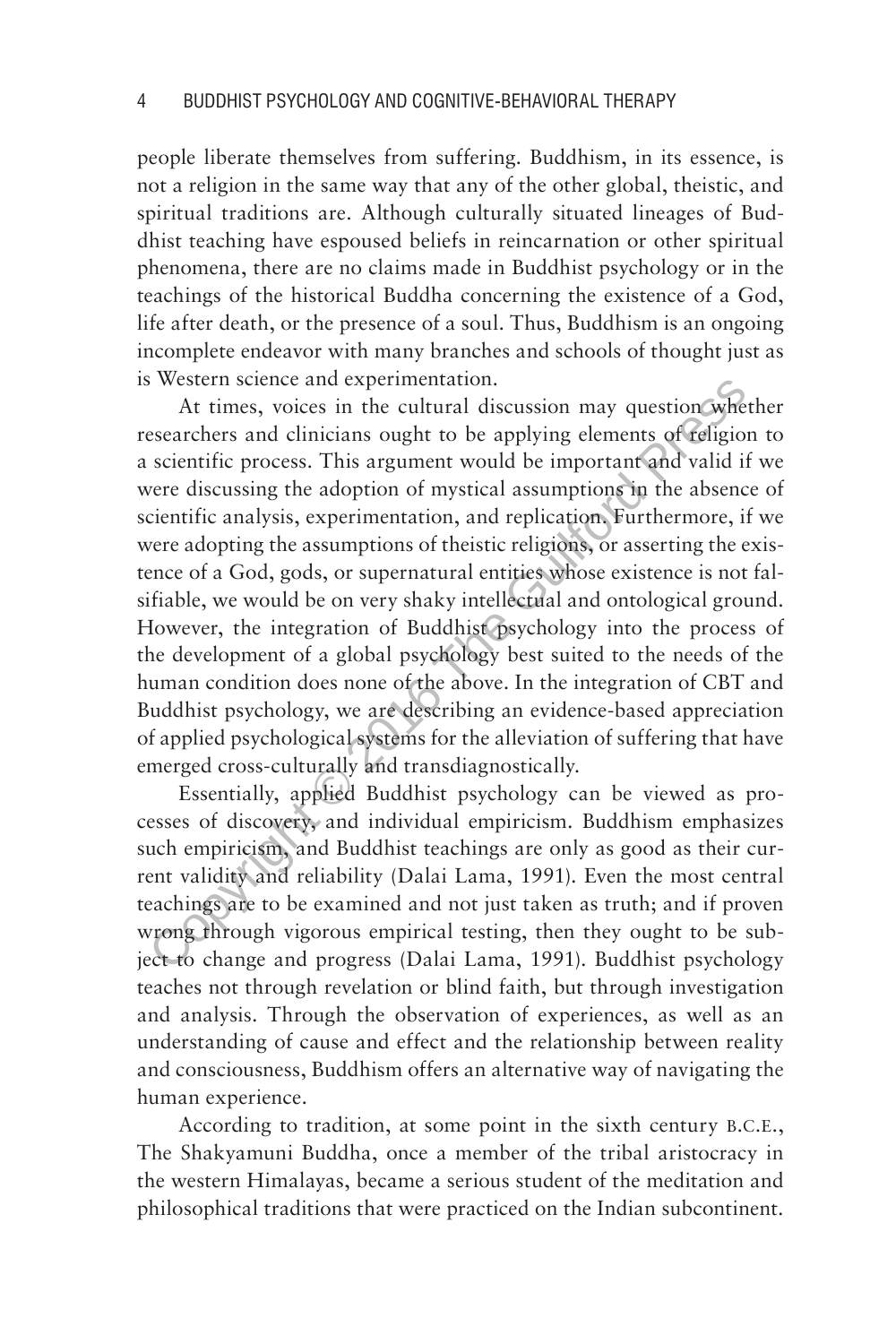my the time of the buddhas life, and spread widely after his death.<br>
the next 26 centuries, the method went through a consistent process<br>
if the next 26 centuries, the method went through the practice of millions of<br>
dhist At that point in history, numerous techniques of yoga, attention training, and behavioral change methods had been developed throughout the region, within a centuries-old, prescientific tradition that related to spiritual scriptures. The Buddha mastered these methods, and then proceeded to develop an innovative technology for training the mind for liberation from suffering. The Buddha's approach eschewed spiritual and supernatural assumptions, and depended upon individual practices, and pragmatic results. This method became widespread in the region during the time of the Buddha's life, and spread widely after his death. For the next 26 centuries, the method went through a consistent process of rigorous research and development through the practice of millions of Buddhist monks, scholars, and lay practitioners throughout the world. While this process did not follow the sequence prescribed by Western science, Buddhism has contained a form of subjective, pragmatic empiricism, logical analysis, and neurophenomenology (Varela, 1996) throughout its evolution. In the 20th and 21st centuries, the subjective empiricism of earlier Buddhism has begun to merge with the Western scientific tradition, to suggest the possibility of a more refined, scientifically grounded Buddhist psychology.

# **Beginning Where You Are**

Please take a moment to bring your attention directly to your physical experience, here and now. If it is safe to do so, please close your eyes for a few seconds and take three deep, slow, and full breaths while paying attention to the physical sensations involved in breathing, as much as you can. Then open your eyes and return to the next paragraph.

As you hold the tablet, smartphone, or book that contains these words, you can feel its weight in your hands. You examine patterns of black and white symbols, which confer meaning. This all happens simultaneously, and seemingly effortlessly. You're not likely to be noticing any of that, and you may simply just be aware of the act of reading.

You might just be "hearing" the words you read "in your head." Your attention may have already wandered away from the book to some daydream of tomorrow, or some reminiscence of the past. All of this is a part of your unique human experience of being alive right now. As far as we are aware, no other animal can process all of this at once or have this sort of experience.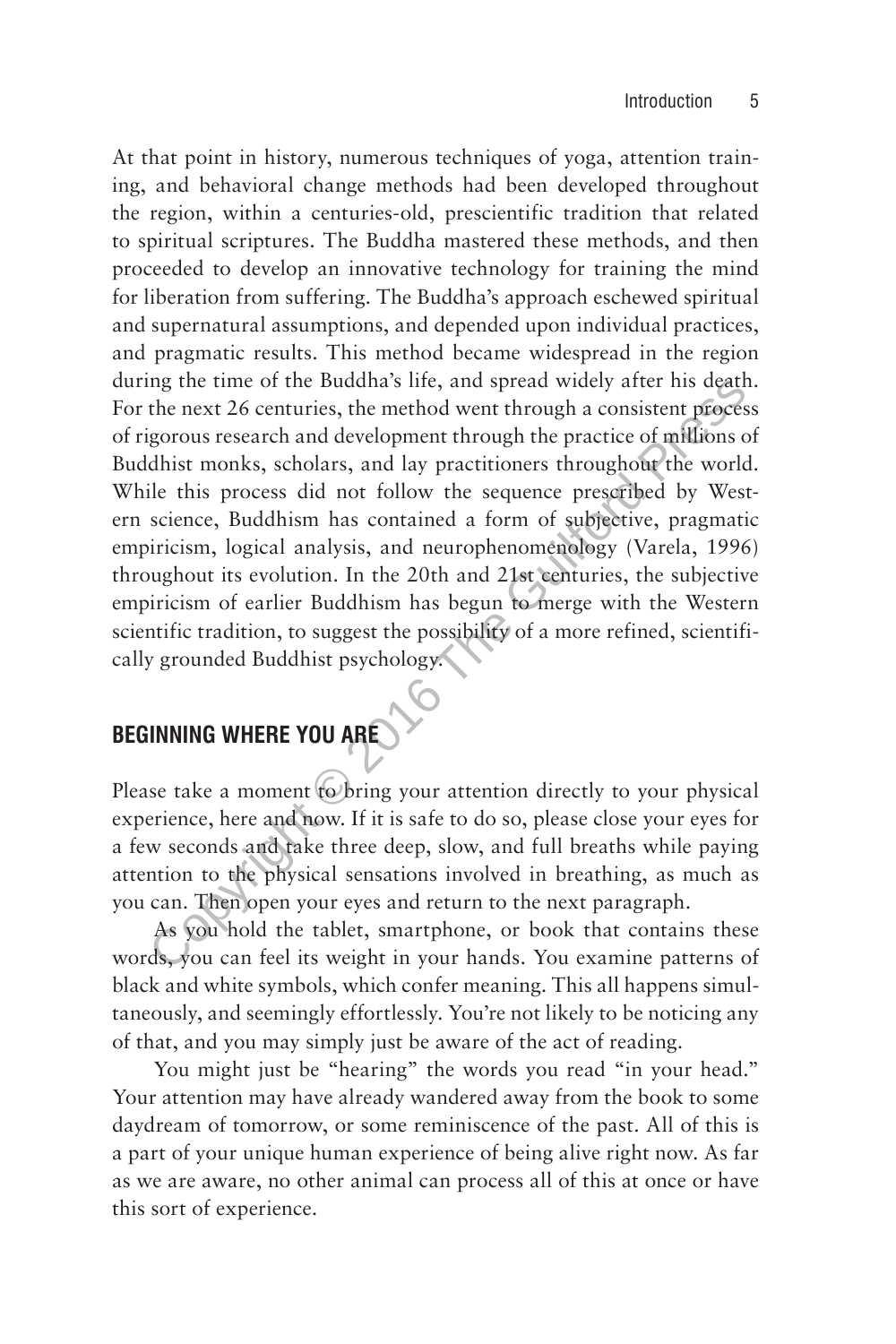### 6 BUDDHIST PSYCHOLOGY AND COGNITIVE -BEHAVIORAL THERAPY

This realization leads us to adapt and paraphrase a portion of an ancient series of observations from the original teachings of the historical Buddha, known as the *Dhammapada* (Cleary, 1994; Friedlander, 2009):

- Given how rare it is that the conditions to potentially sustain life might emerge on a planet, isn't it amazing that you are even here in the first place, right now?
- And given how unlikely it is that life would evolve to the level of human consciousness, isn't it quite strange that you would have the ability to think at all, let alone read?
- And when we consider how difficult life on earth has been for so many human beings, and how rare it is to live in a time of relative peace and prosperity, how fortunate are we to be able to communicate through this book, together, here and now?
- If someone were watching over your shoulder just now, he or she would likely witness a human being who is relatively safe and healthy, who is well fed and educated, and who is seeking to learn more about how to help his or her fellow human beings to alleviate their suffering.
- Isn't it worth pausing and appreciating this event, even if just for its remarkable rarity in the known universe?

• And given how unlikely it is that life would evolve to the level<br>
human consciousness, isn't it quite strange that you would h<br>
the ability to think at all, let alone read?<br>
• And when we consider how difficult life on We know the human brain has more discrete possible connections across its nerve cells than there are stars in the sky, or grains of sand on a beach (Davidson, Jackson, & Kalin, 2000; LeDoux, 2002). The capacity we human beings have for language, thought, pattern recognition, and making comparisons between stimuli is unlike anything demonstrated by other animals. The human capacity to interact with the environment, to adapt, and to create tools for problem solving is awe-inspiring in its efficiency and evolutionary elegance. Beyond this, our potential for wisdom, compassion, and kindness is exceptional. Unlike other species, we have evolved to possess a potential for unconditional love and generosity.

Nonetheless, as you are human, then we also know something rather less heartening about you. We know you are struggling, and we know you are suffering.

We know this because it is the nature of the human mind to suffer and to struggle. Given our typical "day-to-day" human perspective, life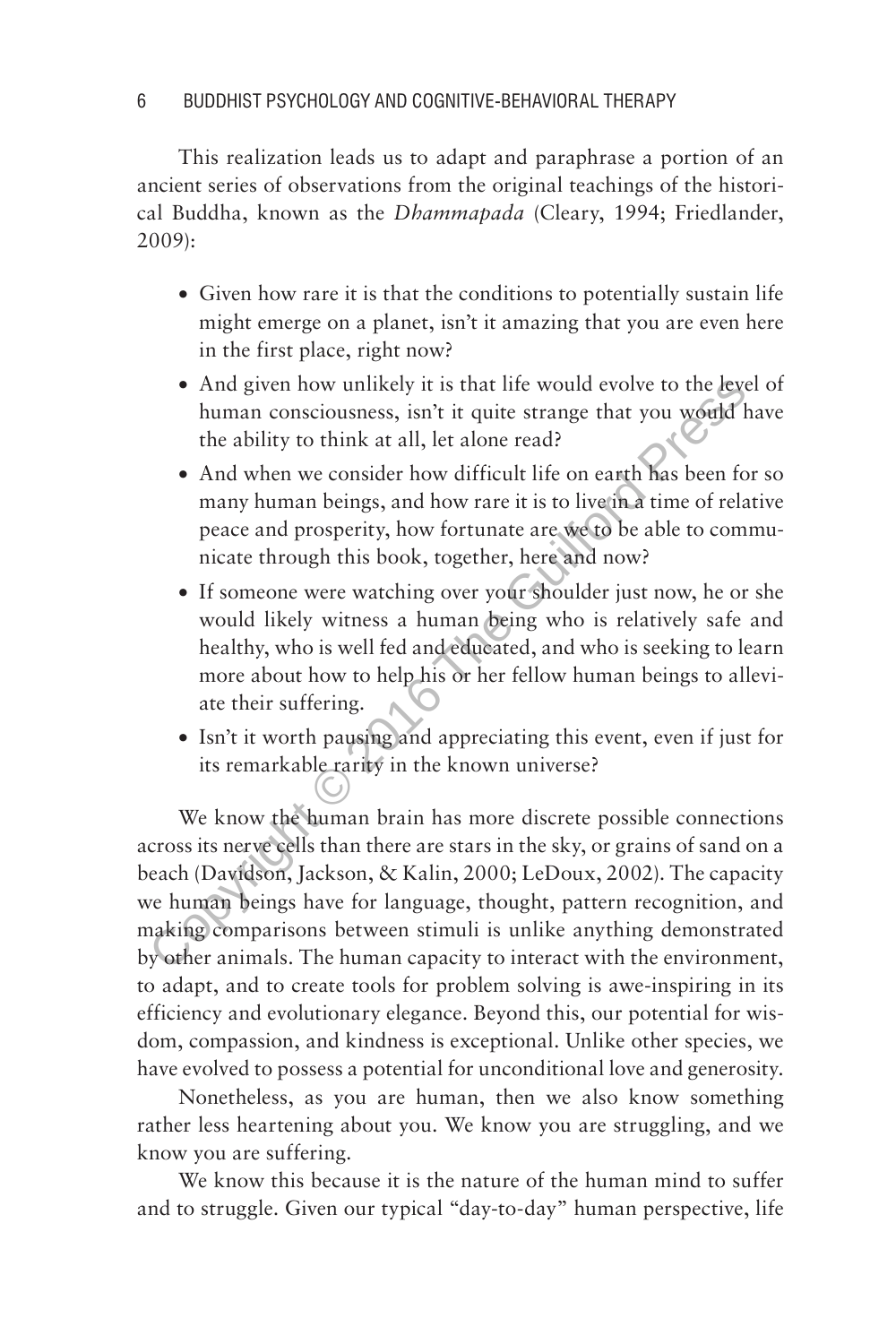can seem consistently out of balance, like the feeling of a wheel that is slightly out of alignment.

Though we live in an era of relative global prosperity, 50% of the general population will suffer from a major psychological disorder over the course of their lives (Kessler et al., 1994; Kessler, Chiu, Demler, & Walters, 2005). Beyond that, millions who don't "earn" such a diagnosis experience problems with addiction or other self-destructive behaviors. Approximately half of us seriously contemplate suicide at some point in our lives (Chiles & Strosahl, 2005). Many experience tragic losses, abuse, neglect, or deprivation. All of us will die. Extreme poverty can be found in the shadow of staggering wealth. Nations fight wars with one another on horrific scales, spreading death, injury, disaster, poverty, and hatred.

Despite the miracle of human consciousness, most of us will experience a chronic "dis-ease" through which our experience will be tainted with some measure of chronic unhappiness and anxious apprehension. This "dis-ease" may be described as "the stress and intrinsic unsatisfactoriness of a life that is always seeking some other state or condition in which to feel fulfilled, complete and happy" (Kabat-Zinn, 2009, p. xxvii). In a sense, the central truth of the human experience is a truth of suffering.

If the past contes are to divid in the symbol of the same properties descept, or depited in the shadow of staggering wealth. Nations fight wars with another on horrific scales, spreading death, injury, disaster, poverty, c In the midst of all of this struggle and pain, musician and composer Robert Fripp said, "A reasonable person might despair, but hope is unreasonable, and love is stronger than even that." As we observed, over the past several thousand years, wisdom traditions, mind sciences, and meditative disciplines have evolved to point a way out of the cycle of human suffering. As we will discuss together, this path forward involves compassion, wisdom, flexible response patterns, and the capacity to experience distress with courage and clear awareness. While the human condition cannot be avoided, we have no choice but to be human; we do, however, have a choice as to what to do with it. We can search for new answers, new ways of using what is both our gift and our affliction: our human mind. That which is the source of our suffering can also be our salvation.

As we take a closer look at CBT and Buddhist psychology, we find traditions that have evolved in different cultural contexts. However, these traditions share common aims, common techniques, and even elements of a common history. More importantly, CBT and Buddhist psychology are beginning to affect one another's development and perspectives.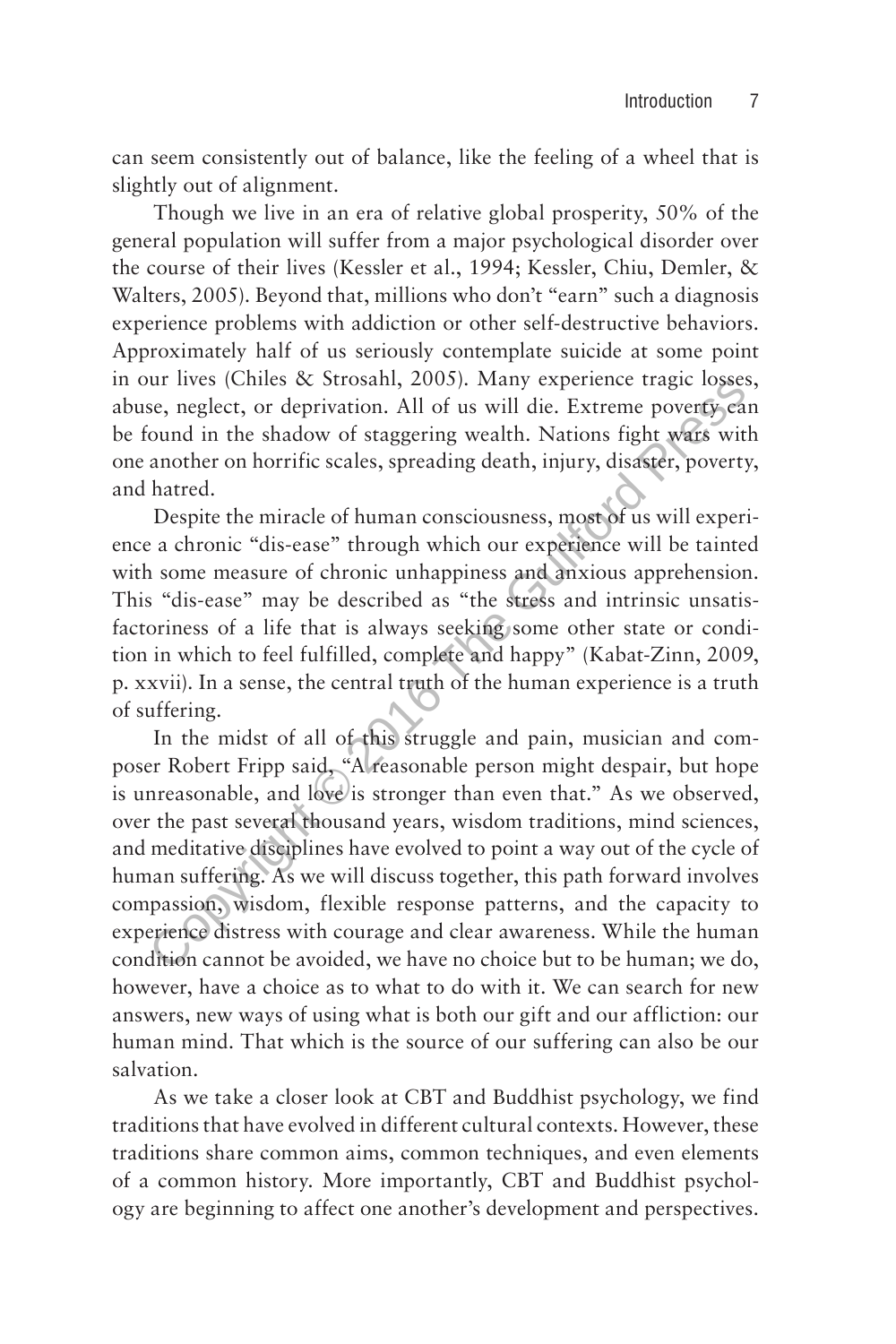Both Buddhist psychology and CBT aim to observe, question, and alleviate the experience of suffering by providing a clearer understanding of reality and creating an effective context to cultivate new approaches to one's struggles and personal development. Both Buddhist psychology and CBT have accessible and powerful contributions to offer one another in the pursuit of shared aims and functions.

From this point forward, at least in the Western world, it may be that CBT and Buddhism are evolving into one another. This turn of events was predicted over a century ago by one of CBT's forerunners, the great American psychologist William James. According to James (1902/2009), Buddhism was the "psychology everybody will be studying 25 years from now." James's prediction was accurate, though he placed the current Buddhist-informed revolution in Western psychology 100 or so years too early.

# **The Current and Future Integration**

vents was predicted over a century ago by one of CB1's forerunne<br>
he great American psychologist William James. According to Jar<br>
1902/2009), Buddhism was the "psychology everybody will be study<br>
5 years from now." James's Over the course of the last two decades, methods and concepts that have been associated with Buddhism for centuries have become the central focus of much CBT research and development. CBT has been described as undergoing a third wave of innovation (Herbert & Forman, 2011) that has everything to do with a proliferation of methods based in such Buddhist-informed concepts as mindfulness, acceptance, and compassion. To varying degrees, both CBT and Buddhist psychology train people to cultivate a present-moment-focused awareness of our experience, in order to cut through the influence of delusional beliefs and destructive emotions (Dalai Lama, 1991; Kwee, Gergen, & Koshikawa, 2006). Furthermore, both schools of thought employ forms of analytic reasoning to question the merit and believability of distressing thinking, as well as contemplative, experiential techniques to reduce psychological suffering (Baker et al., 2009; Guenther & Kawamura, 1975). This blend of positive psychological change, based both on knowledge and in direct experience, is a primary characteristic of the integration of Buddhist psychology and CBT. Accordingly, throughout this book, we will be providing you with a blend of information and practical exercises. Each of the meditative practices we present to you can be used with patients in therapy. However, you can also use these exercises to deepen your understanding of the concepts we are discussing.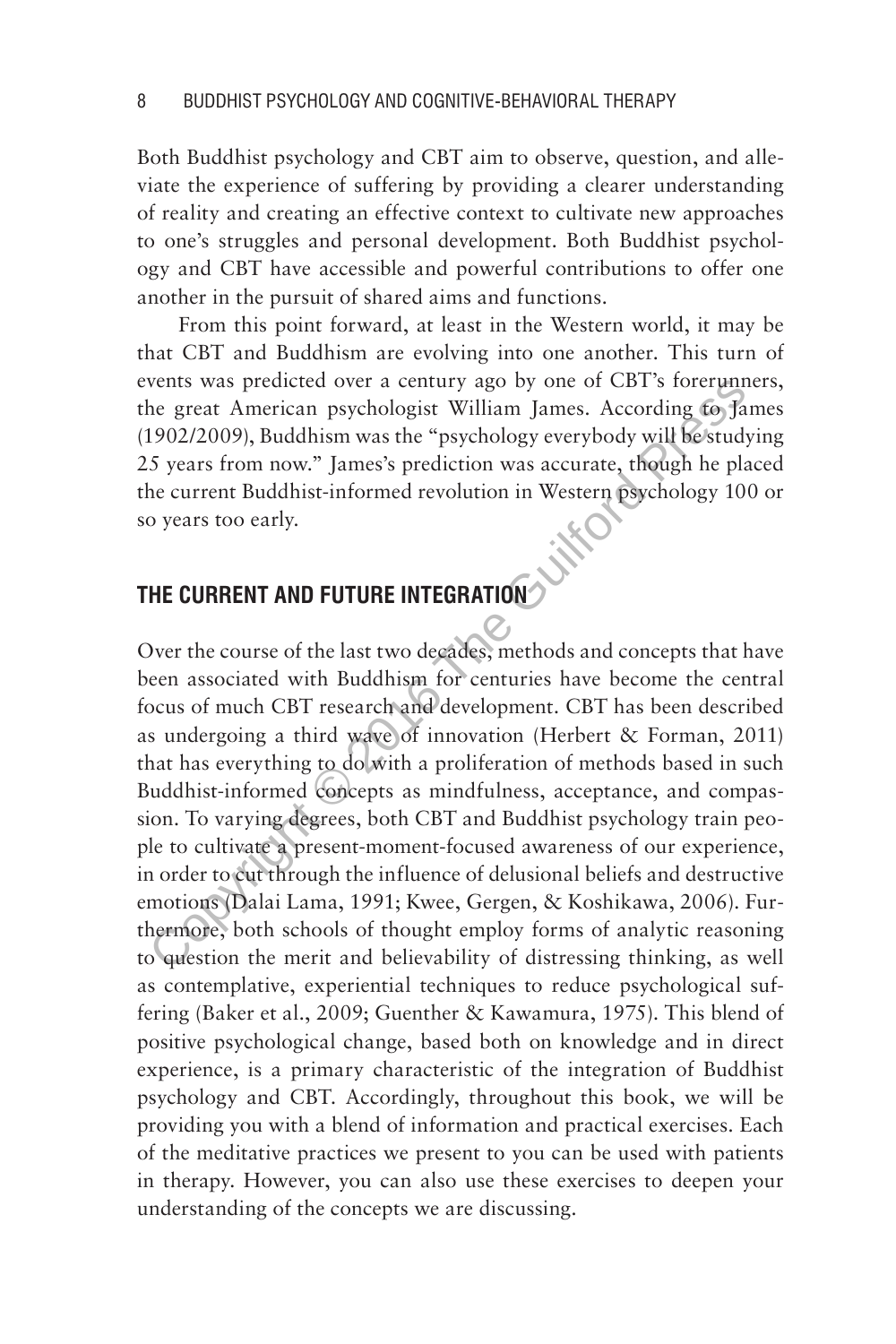An amazing combination and flow of elements have occurred in the last three decades allowing us to understand more fully what drives our suffering, and how we can develop ever more efficient ways to foster its alleviation. Technological advances in fast and efficient travel, and an exponential acceleration of information technology, have led to a global exchange of ideas, across cultures and philosophical systems. Even just 50 years ago, most of the information on Buddhism and psychology that we have at our fingertips would be literally inaccessible to most people, including most psychologists. Beginning with the 1960s counterculture and expanding with Internet technologies, practices such as yoga, Buddhist meditation, and other philosophies from Eastern religions have pervaded Western medicine and popular culture.

ualing most psychologists. beginning with the 1960s confreculture<br>expanding with Internet technologies, practices such as yoga, Byd-<br>externed transition, and other philosophies from Eastern religions have<br>avaded Western me During this same era, several areas of psychological science have experienced major advances that have involved a greater study of Buddhist psychology as a method of addressing psychological problems. For example, computer technology has resulted in much more precise imaging of our brains and neurophysiology. As a result, neuroscientists have more precisely described the ways that emotions, attention, and meditative training are expressed in the brain (Austin, 1999; LeDoux 1996, 1998, 2002; Treadway & Lazar, 2009). In terms of behavioral research, experimental and theoretical advancements in the behavioral analysis of human language have resulted in a new understanding of just how human beings are able to think and communicate. These developments have led to effective new methods for conducting psychotherapy (Hayes, 2004b; Hayes, Villatte, Levin, & Hildebrant, 2011). Advances in evolutionary psychology have illuminated the function and origins of much of what drives our psychological struggle and pain (Gilbert, 1998a, 2001; Kurzban & Leary, 2001; Wilson, 2004). Despite the roots of these movements being deep in the Western scientific tradition, all of these developments have lead researchers and practitioners to place mindfulness, acceptance, and compassion, fundamental elements of a Buddhist approach, at the center of new directions for applied clinical psychology (Goleman, 1991; Kang & Whittingham, 2010).

Following on these trends in science and culture, a wide range of new psychotherapies has emerged in CBT. These new therapies draw upon the most effective and research-proven methods of previous psychotherapies, and expand the CBT tradition through the elaboration of a new understanding of the nature of thinking, feeling, and doing. Beyond even this, these cutting-edge approaches emphasize ways that human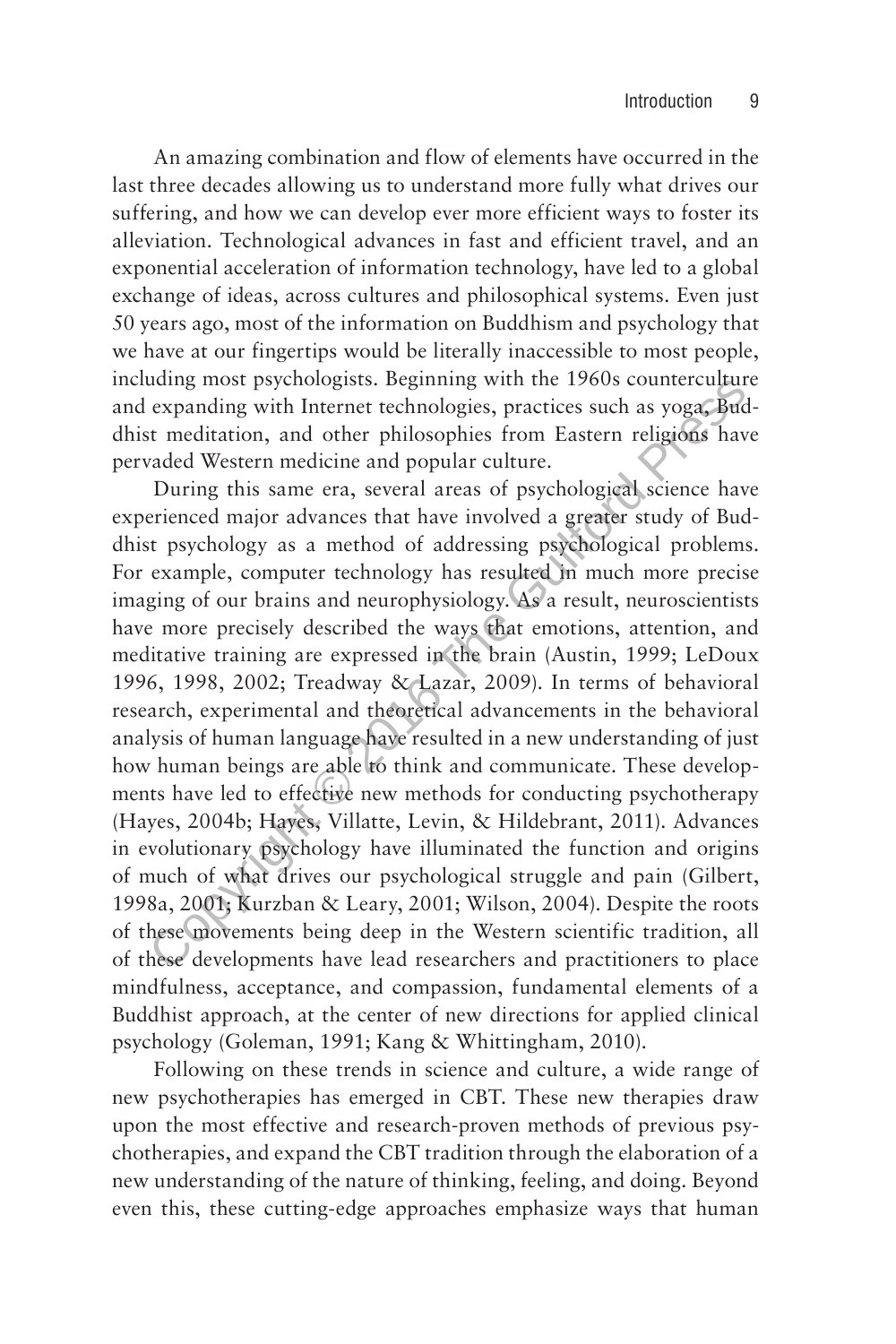ords), and dialectical benavior therapy (DD1; Linenan,1993a), nome to define the direction of CBT. Directly and indirectly, Bugdhinforms these modalities on the levels of theory and practice (Hay 004b; Kang & Whittenham, 2 beings may establish a new relationship to their experience, through the cultivation of acceptance, mindful awareness of the present moment, and compassion. These therapies, including ACT (Hayes et al., 2011), functional analytic psychotherapy (FAP; Kohlenberg & Tsai, 1991), compassion-focused therapy (CFT; Gilbert, 2009a, 2010a), mindfulness-based stress reduction (MBSR; Kabat-Zinn, 1990), mindfulnessbased cognitive therapy (MBCT; Segal, Williams, & Teasdale, 2002), mindfulness-based relapse prevention (MBRP; Marlatt & Donovan, 2005), and dialectical behavior therapy (DBT; Linehan,1993a), have come to define the direction of CBT. Directly and indirectly, Buddhism informs these modalities on the levels of theory and practice (Hayes, 2004b; Kang & Whittenham, 2010). Beyond these cutting-edge innovations, elements of Buddhism may have informed the development of CBT from its inception. For example, according to Albert Ellis, "While Rational Emotive Behavioral Therapy (REBT) highlights the norm of people's dogmatic, fanatical and rigid beliefs, it has *always* favored several aspects of Zen Buddhism as a Modus Vivendi" (Kwee & Ellis, 1998, p. 5; original emphasis). Buddhist models of human psychology have evolved over centuries of devoted contemplation, scholarship, and meditation. They have been recorded in thousands of volumes, which are centuries-old. Some of these texts have yet to be translated into modern or Western languages. This pool of knowledge and analysis of experience is currently being decoded by some of the best and brightest minds in Western intellectual traditions, and interpreted in the light of a global neuroscience initiative. We are beginning to understand the nature of mind from an integral, multicultural perspective, and we are beginning to test and implement methods for freeing the mind from its struggles.

All of this is available to us, for the good of our patients and ourselves. Right now, the sum of Buddhist and Western scientific thought can begin to point us in the direction of personal liberation, the alleviation of suffering, the cultivation of wisdom, and a growing compassionate mode of being. In our everyday life as clinicians, it will be a rare day that a person comes to us with a presenting problem that reads: "Seeking personal liberation." Nevertheless, when we seek to help our clients get out from under the dominance of excessive worries and rumination we are helping them to become free to live bigger, more meaningful lives. When we meet someone with agoraphobia or major depression, who has surrendered the outside world to become a functional prisoner of the four walls of their room, we are helping to alleviate and prevent their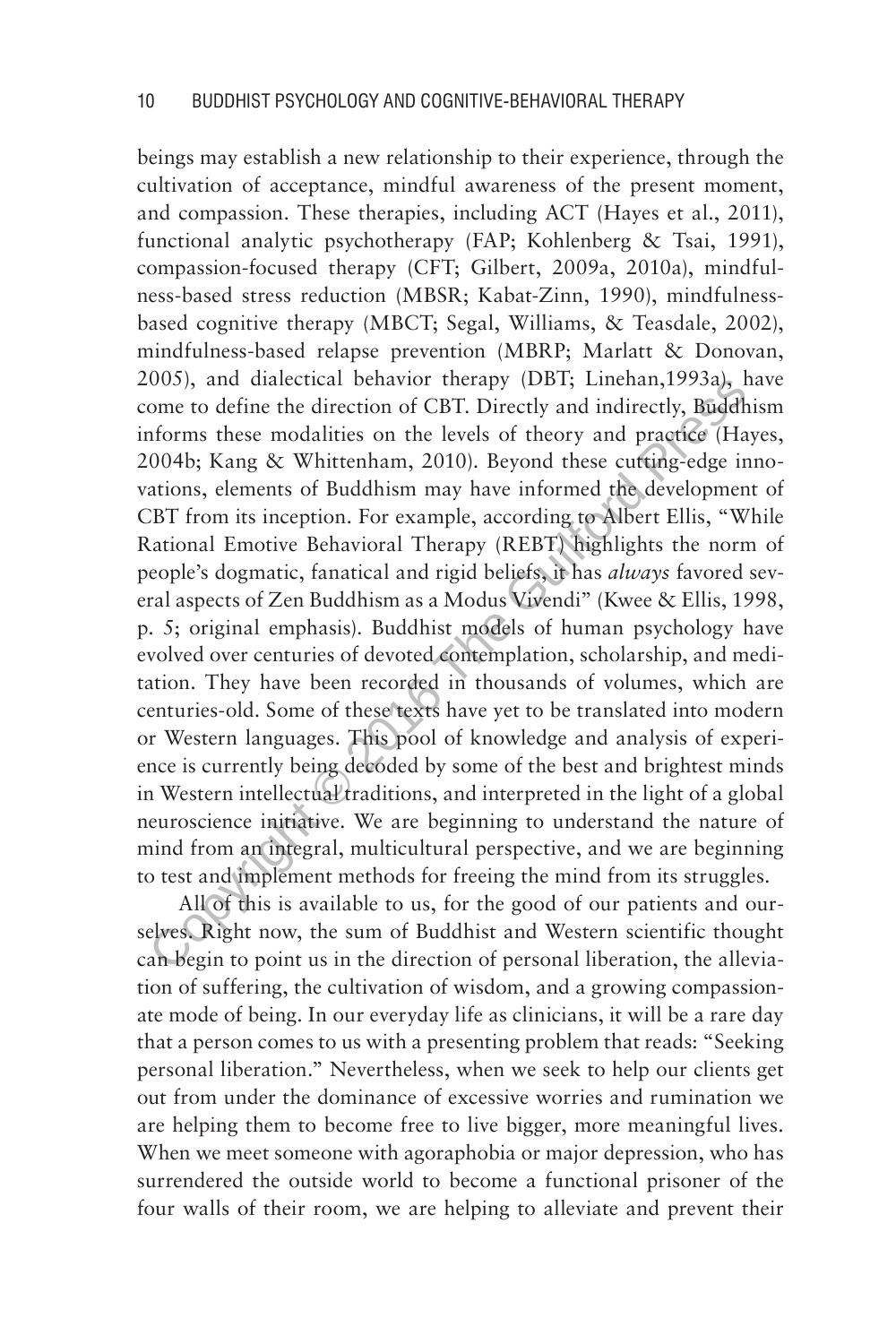ongoing suffering, and to develop the liberating self-compassion that they might need to face their fears and regrets.

Co an ivory archipetago, as David Sioan wiison (2007) suggests.<br>
and co an ivory archipetago, as David Sioan wiison (2007) suggests.<br>
in researching an area of inquiry, with a given methodology? Nev-<br>
in researching an are Despite the wide proliferation of Buddhist publications, and the exponential growth in meditation and psychotherapy research, what has emerged so far can seem like myriad streams that flow in different directions. It is a quirk of our educational systems that scholars in various areas don't always reach one another with their discoveries. Rather than an ivory tower, the world of academic science may be better compared to an ivory archipelago, as David Sloan Wilson (2007) suggests. Each school of thought, on its own island, may be making great progress in researching an area of inquiry, with a given methodology. Nevertheless, these islands might not communicate in a way that allows for adaptive, prosocial cooperation. Neuroscientists may not be speaking with the behavioral researchers. Psychiatrists may be cut off from individuals who study the social impact of economic forces. Something is lost in this absence of communication. Even within the discipline of psychology, for example, there are isolated pockets of scholarship, so that the right hand of a science might not know what its left hand is doing. How many of us have learned a great deal about a given theoretical approach, for example, psychoanalytic theory, and have remained ignorant of what is happening in an allied modality, such as applied behavioral analysis. We know that for science to advance, it is necessary that scholars and researchers pursue ever more specialized lines of inquiry. Yet this specialization often isolates them from the broader discussion. In a sense, the intellectual, disciplinary archipelago is a side effect of our current educational systems. However, it doesn't have to be like this.

In the midst of the current revolution in psychology and related fields, there are significant efforts to address this side effect, and to bring together many disciplines that examine consciousness and suffering from a cross-cultural point of view. One great example is the work of the Mind and Life Institute (*www.mindandlife.org*), which has brought authorities on Buddhist philosophy, such as His Holiness the Dalai Lama, into discussions with Western physicists, psychologists, and other scientists (1991). Organizations like the Association for Contextual Behavioral Science, the Association for Behavioral and Cognitive Therapies, and the Compassionate Mind Foundation all provide a context where concepts from CBT and Buddhist psychology can be integrated. Nonetheless, we have yet to develop a user-friendly guide to the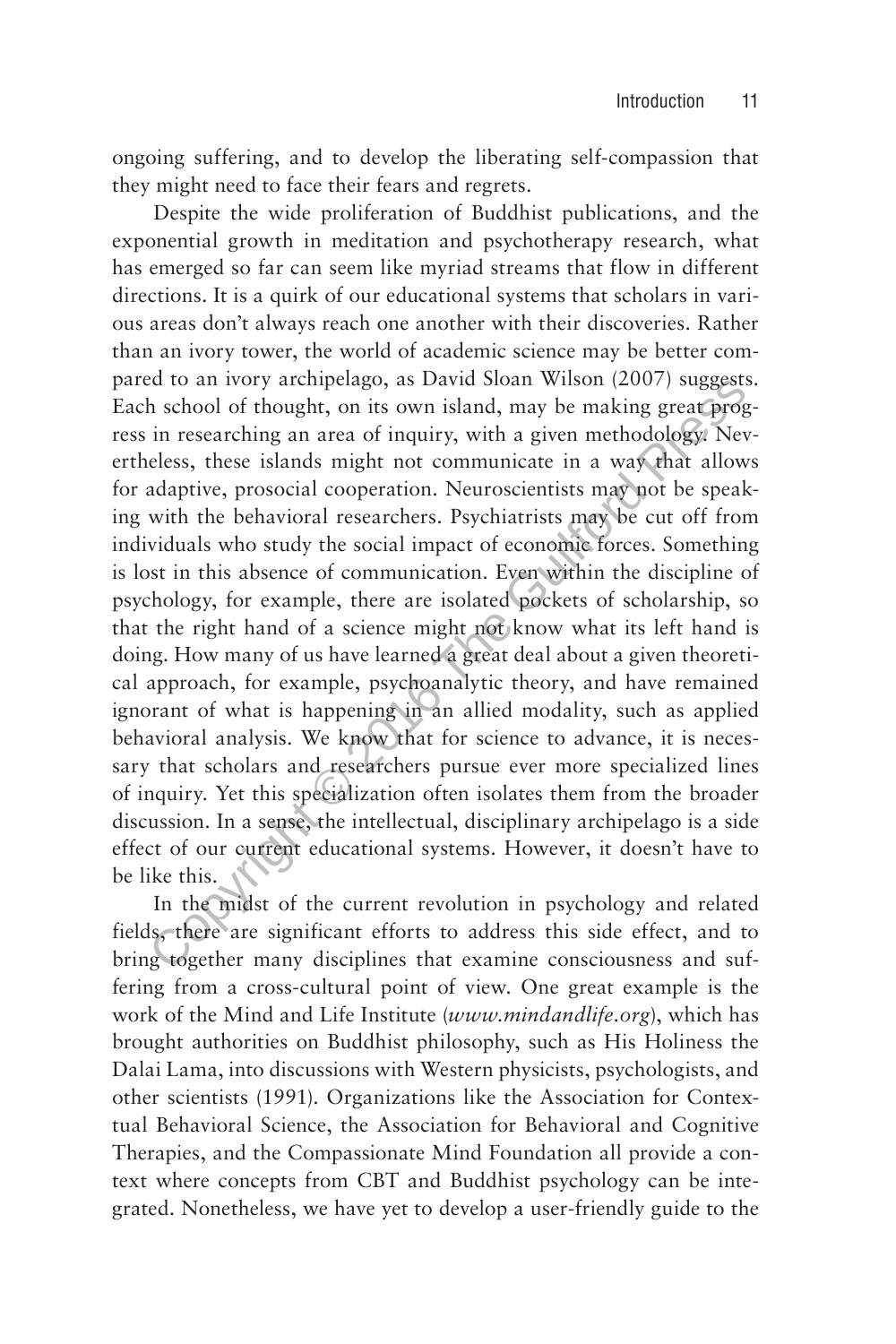basics of Buddhist psychology that provides a road map designed for the CBT clinician. Of course, there are huge numbers of publications about the alphabet soup of different cognitive and behavioral therapies (CBT, MBCT, DBT, etc.), but there is more available in Buddhist psychology than has been presented to cognitive behavioral therapists so far.

The adaptation of Buddhist psychology methods to CBT has centered on the concept of mindfulness (DiDonna, 2009). Depending on where and how mindfulness is referenced in the psychotherapy literature, this concept may stand for a process, a procedure, an outcome, a form of training, or even the entirety of Buddhist philosophy. Needless to say, this ambiguity can lead to some measure of confusion. In exploring and clarifying Buddhist psychology for the CBT clinician, we will explore these aspects of mindfulness in some detail. However, we can begin with the elegantly simple definition of mindfulness put forward by Germer, Siegel, and Fulton (2005): *awareness of present experience with acceptance*. "With acceptance" means this kind of awareness includes allowing public or private processes without trying to change or challenge their existence. As we touch on mindfulness in our initial discussion, we can return to this direct, clear, conceptual understanding.

are, this concept may stand for a process, a procedure, an outcome<br>or fraining, or even the entrirty of Buddhist philosophy. Needlin<br>os any, this ambiguity can lead to some measure of confusionaline, we<br>values and clarifyi Clinical psychologists target secular aims, and, in many respects, are limited to techniques that are based on empirical evidence. In this way, psychologists are assured that their work is based on scientific grounds, even when inspired by sources from spiritual philosophies. However, something would be lost if we were to turn our back upon the whole of Buddhist philosophy and psychology until such time that each element has been researched, packaged, commodifed, and branded in a Western idiom. As Dimidjian and Linehan (2003, p. 167) have suggested, "It is possible that relinking mindfulness with its spiritual roots may enhance clinical practice." Similarly, Hayes (2002a, p. 105) asserted, "Combining these two great traditions, spirituality and science, promises a leap forward in our understanding of human suffering, but only if psychological scientists keep their eye on the development of a coherent and progressive discipline, not merely the acquisition of a few new clinical maneuvers."

As we encounter Buddhist psychology as behaviorists, cognitive therapists, or researchers in applied psychology, we bring the perspective of the scientific method to Buddhism. In this book, as we explore Buddhist source materials for tools to use in combination with CBT, the alleviation of suffering and the promotion of lives of purpose, meaning,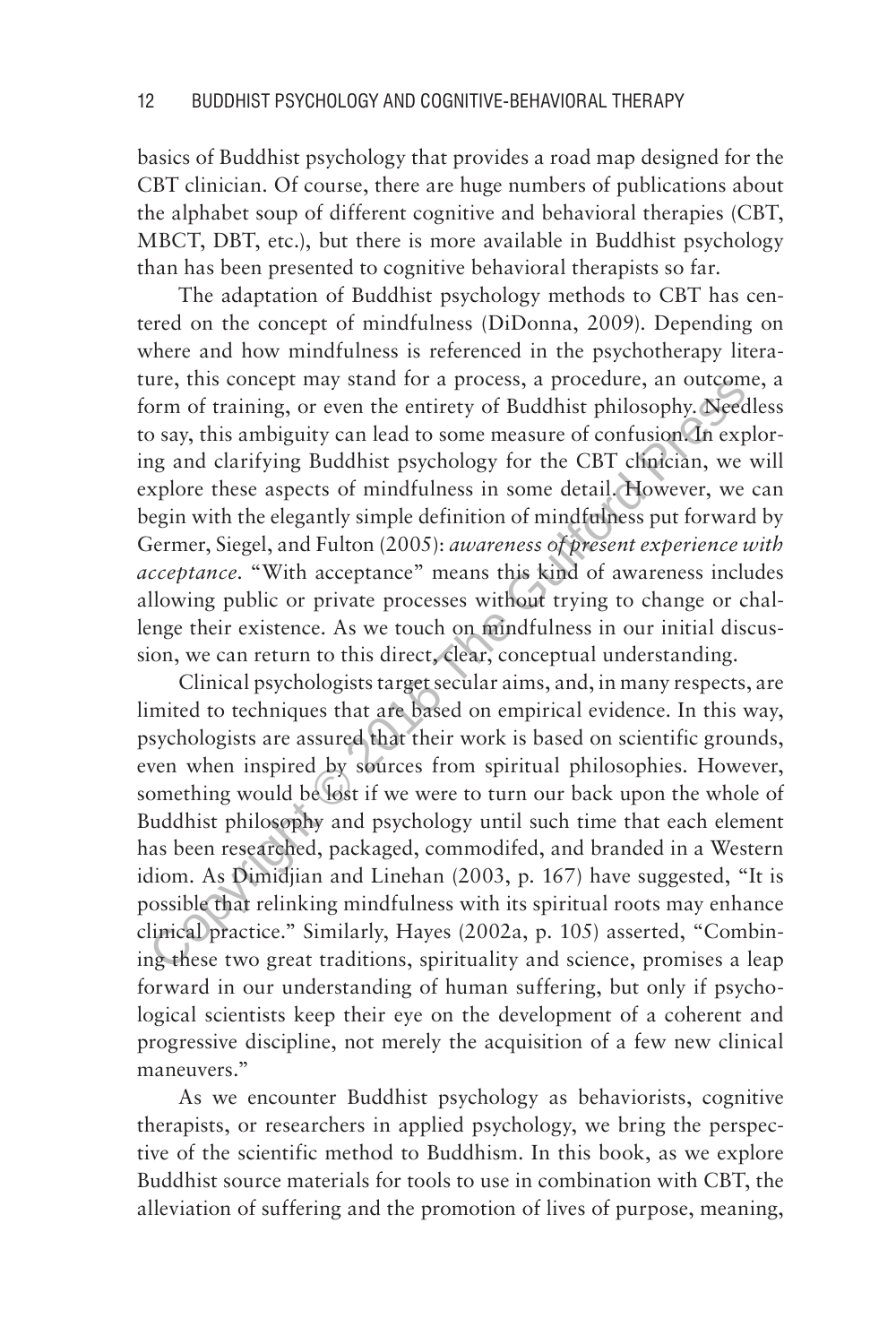voided, and the pursuit of the alieviation of surfering is ever-present.<br>
atever "enlightenment" may be, it is helpful for this discussion to<br>
tit as a description of a frame of mind. This description has been left<br>
tit as and vitality are our aims, rather than the promotion of a state of "spiritual enlightenment." We will provide examples of CBT and Buddhist techniques that are compatible with evidence-based clinical practice. For example, in Chapter 10 we provide a case conceptualization method and worksheet that is derived from Buddhist concepts and intentions, yet which facilitates the targeted delivery of specific CBT interventions. Ultimately, though, our clinical aims are in complete accord with the teachings of Buddhism, wherein reified supernatural assumptions are to be avoided, and the pursuit of the alleviation of suffering is ever-present. Whatever "enlightenment" may be, it is helpful for this discussion to see it as a description of a frame of mind. This description has been left for us by individuals who have reportedly completed a process of realizing their human potential, through rigorous and stimulating mental training, in the face of great adversity. Whatever enlightenment comes to mean to you is your decision. The mission of the alleviation of human suffering and the promotion of growth is something clinical psychologists and other clinicians share. From this common ground, we can step forward.

# **Clarifying the Process**

In Tibetan Vajrayana Buddhist temples, "butter lamps" (candles) are used that are made of clarified yak butter. This practice probably emerged because yak butter is more readily available than wax in the Himalayas. Yet there is also a symbolic significance to the clarified golden butter that glows in these brass candles. It is taught that, through the process of gradual Buddhist mental training, repeatedly coming into direct contact with the true nature of mind, our struggle with mental illusions dissipates and is clarified. Buddhist teachings describe an illuminated "clear seeing" that emerges through contemplative training that is akin to the clarification of butter. Gradually seeing through cognitive distortions, delusions, and emotionally cloudy perceptions is said to result in an experience of the "clear light" of pure conscious awareness, symbolized by the light glowing through the clear surface of the butter lamp (Baer, 2003).

At this point in the integration of Buddhist psychology and CBT, there is just so much information available, and so many seemingly disparate perspectives on Westernized mindfulness techniques, that it can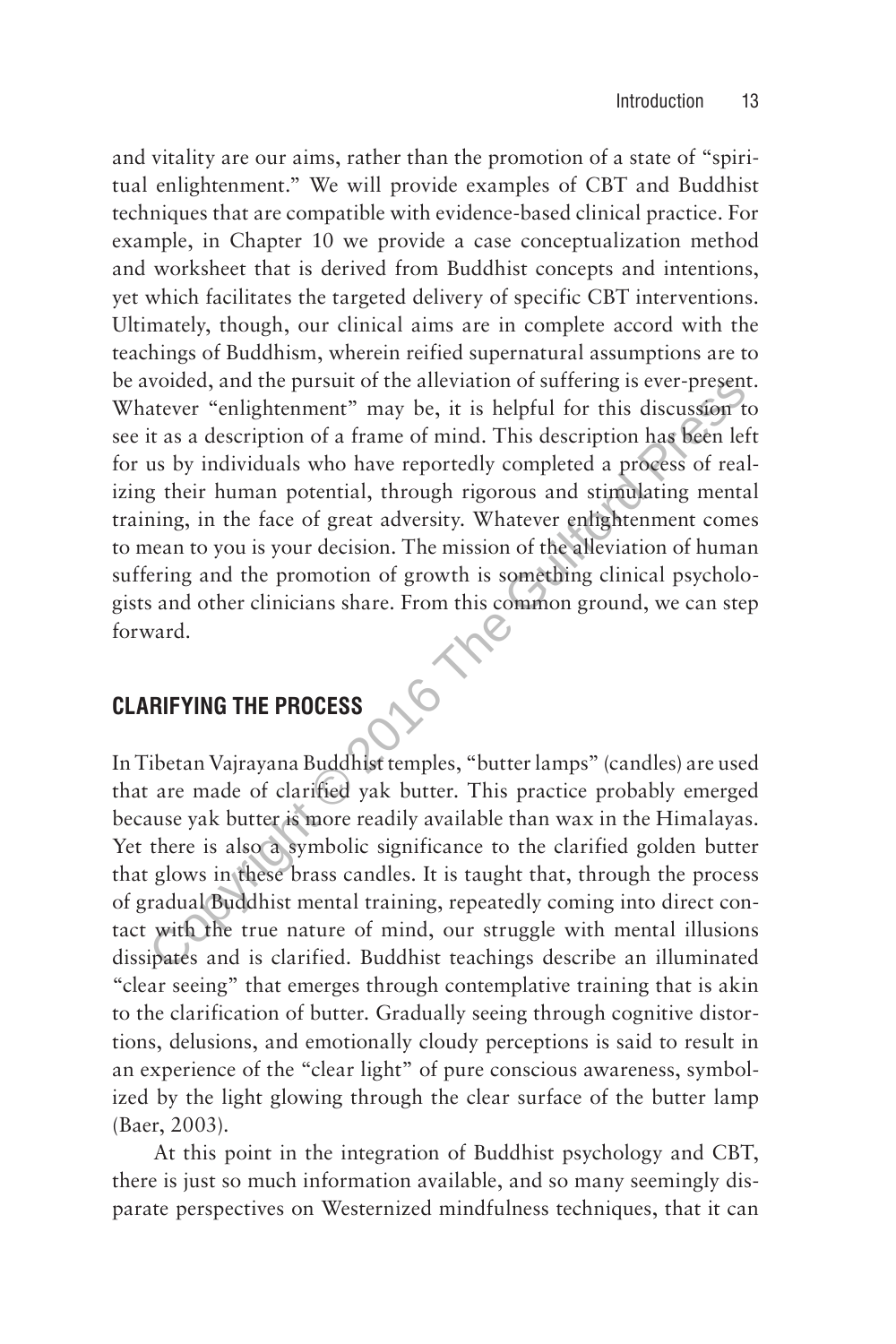be hard to clarify the central concepts of Buddhism, and how they might relate to cognitive-behavioral practice. Even for those of us who "do mindfulness" as psychotherapists, the concepts, the body of research, and the intention behind the practices derived from Buddhist psychology can seem confusing and clouded in obscure terminology and cultural baggage.

ou in a new torm for your better access and understanding. As the rear may concepts that we will be surveying, we have included a vertical article of the subjects that we will be survey to energy of ou can think of it as y Importantly, everything in this book is drawn from earlier Buddhist psychology and CBT resources, and our aim is to provide this to you in a new form for your better access and understanding. As there are many concepts that we will be surveying, we have included a very brief Appendix (at the end of the book) that outlines some key concepts. You can think of it as your dharma "cheat sheet" as you come to engage more fully with the concepts in Buddhism that can be readily applied to our clinical work. However, you already possess everything you need to work with the material in this book in meaningful ways. Buddhist psychology holds that all of us are already fully liberated and endlessly wise, but that this wisdom may not be available to us in our current state of affairs. From this point of view, you are already in possession of everything you need to break the cycle of suffering that holds you (and your clients) in place. This may sound a little weird at first, but, from a Buddhist perspective, right now, literally speaking, you are already "perfectly enlightened." You just aren't aware of it yet. The methods presented in the following pages will aim to make you more aware of this natural inner wisdom, in the service of the alleviation of suffering for you and your patients.

Throughout this book, you will encounter a number of experiential exercises and meditations. Derived from Buddhist practice and thirdwave cognitive and behaviorial therapies, these practices are meant to both illustrate the concepts we are encountering, and to provide a form of practice that is relevant to clinical practice. These practices may be used with patients, and may be integrated into existing CBT modalities, to enhance training in mindfulness and self-compassion, and to further the aims of the treatment. You will find the practices provided set apart from our text in boxes that highlight each as an experiential exercise. Throughout its history, Buddhism has adapted and grown to better fit with the cultures and human conditions it encountered. Rather than providing a system of orthodox Buddhist practice, which can be found in a variety of sources, this book presents concepts, meditations, and exercises that are particularly relevant to the integrated practice of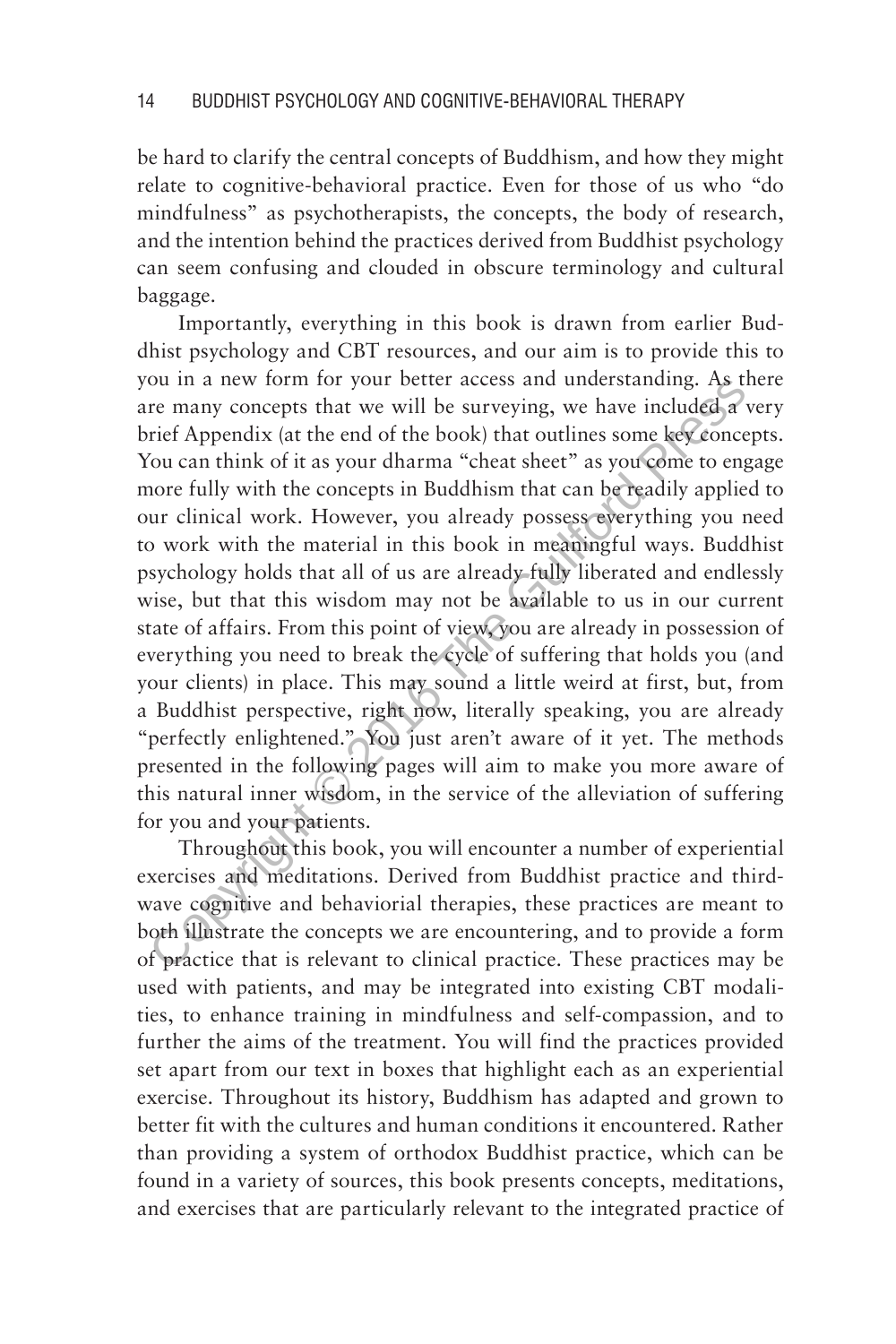Buddhist psychology and CBT. As mentioned, we also encourage you to experiment with these practices as you read through the text. To further this aim, we have provided audio recordings of all of these practices for you at *www.guilford.com/tirch-materials*. You can use these recordings to guide your practice, or work from the descriptions that are here in this book. Most importantly, we invite you to engage with this material experientially, and to use your own clinical wisdom and understanding to bridge into the experiences we discuss.

# **A First Experiential Step**

**A First Experiential Step**<br>
or just a few minutes, let's step out of the structure of a conventional text, so<br>
at we might engage in a small experiential exercise. During this exercise, you<br>
ill ask yourself a series of m For just a few minutes, let's step out of the structure of a conventional text, so that we might engage in a small experiential exercise. During this exercise, you will ask yourself a series of mildly provocative questions. There will be many exercises involved in this work you are beginning, so let's think of this as just "one taste" of a new level of engagement with this material. Many readers will recognize this practice as involving a concept from Buddhist psychology known as "mindfulness." If you have some experience with mindfulness, perhaps you might hold your knowledge of mindfulness as lightly as possible, as you approach this practice and all of that which follows. If you have no experience of mindfulness, or are unfamiliar with the term, you can rest assured that the rest of your reading here (as well as a casual stroll through the poster presentations at a CBT conference) will bring you into consistent contact with definitions and descriptions of mindfulness. For now, let's just view this exercise as a quiet, restful, and curious experiment. You might even think of it as a game, if that is helpful. A series of instructions and questions will follow. Later, after you read the questions, as best you can, try not to worry about whether the answers that present themselves to you are "right" or "wrong" or "true" or "false." They are just questions to be encountered, and your reactions are simply to be noticed, with acceptance, moment by moment.

As best you can, try simply to observe and be present with these reactions without judging them. Perhaps you might bring a little curiosity and kindness to the experience.

### **Guided Instructions**

If you are willing, take a moment now, and breathe deeply and naturally in and out of the abdomen. For about 60 seconds after I ask you to begin [a few lines down] allow your eyes to close and just let that breath breathe itself in and out of your body.

Feel your feet on the ground.

Feel your back straight and supported, and feel yourself rooted to the earth like a strong and stable tree, or even a mountain. Take some time to rest in the breath, in a spirit of acceptance and kindness. With each in-breath, you breathe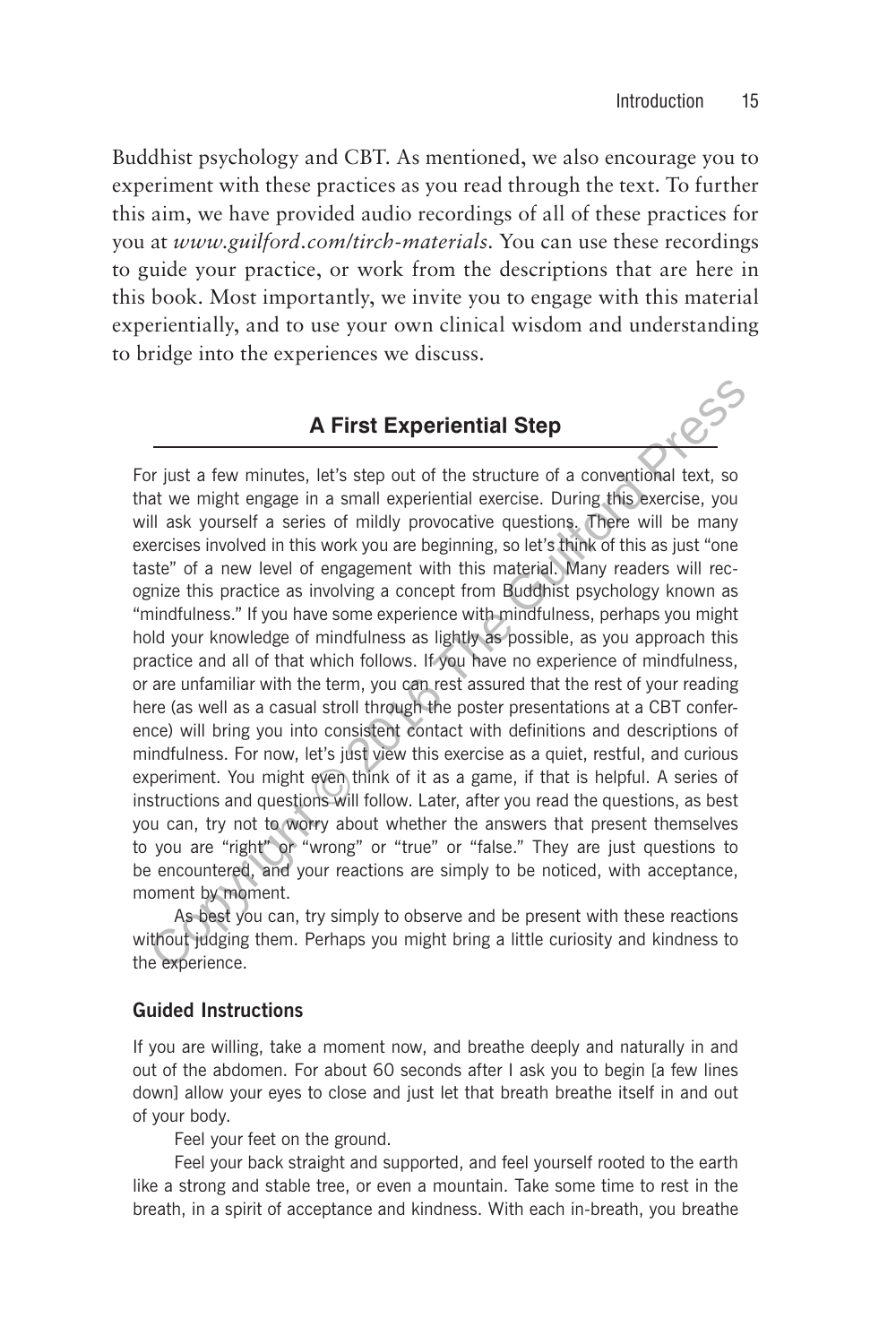#### 16 BUDDHIST PSYCHOLOGY AND COGNITIVE -BEHAVIORAL THERAPY

attention and life into your body. With each out-breath, you let go, literally releasing the tension and the air that no longer sustains you, letting go more and more with each exhalation.

After about a minute or two of just being with that breath, simply watching what happens, open your eyes and read the series of questions that follows. Please read each question slowly, and give yourself time to make space for whatever arises in response to the question. Pause and let yourself notice and appreciate the thoughts, feelings, and sensations that unfold before your observation, moment by moment, after each question. Let some time pass, perhaps 10 to 30 seconds between each question. Exhaling, and letting go, move on to the next question. There are no answers. Just watching what happens.

When you are ready, please begin.

If you have taken the time to breathe in silence and approach the words below, please continue.

- "What if everything you've learned wasn't exactly wrong, but was founded on an illusion?"
- "What if the nature of who you really are is completely different from what you've been taught?"
- question. In the are no answers. Just watching what happens.<br>
When you are ready, please begin.<br>
If you have taken the time to breathe in silence and approach the word<br>
below, please continue.<br>
"What if everything you've l "What if you found out that you were infinitely and inextricably connected to everything else that exists, and that all perceived separateness was something of a dream?"
	- "What if a part of you already knows this, and that part connects with the 'rightness' of these words, in the present moment, as you read this book, right now?"
	- "What if all things as we know them revealed themselves to be impermanent?"
	- "What would that mean for you? What would that say about your freedom?"
	- "What if you could naturally, precisely, and relaxedly draw your attention to the flow of your conscious experience, on purpose, with clear seeing . . .
		- and . . . in this way, you could come to see thoughts as thoughts, emotions as emotions, sensations as sensations,
		- and. . . . find an experience of self that is beyond identification with anything in particular?"
	- What if, from that perspective, you could wake up to the reality of what is happening right now, fully and deeply, without defense, experiencing the present moment, as best you can, and choose to take actions that are meaningful and purposeful to you, moment by moment?"
	- "What would that mean for your grocery shopping? For your parenting? For your home repair budget?"
	- "How can you be fully awake and alive, abiding in absolute reality, while you attend to the relative reality that you are co-creating right here and right now?"
	- "How is it that this makes sense to you?"